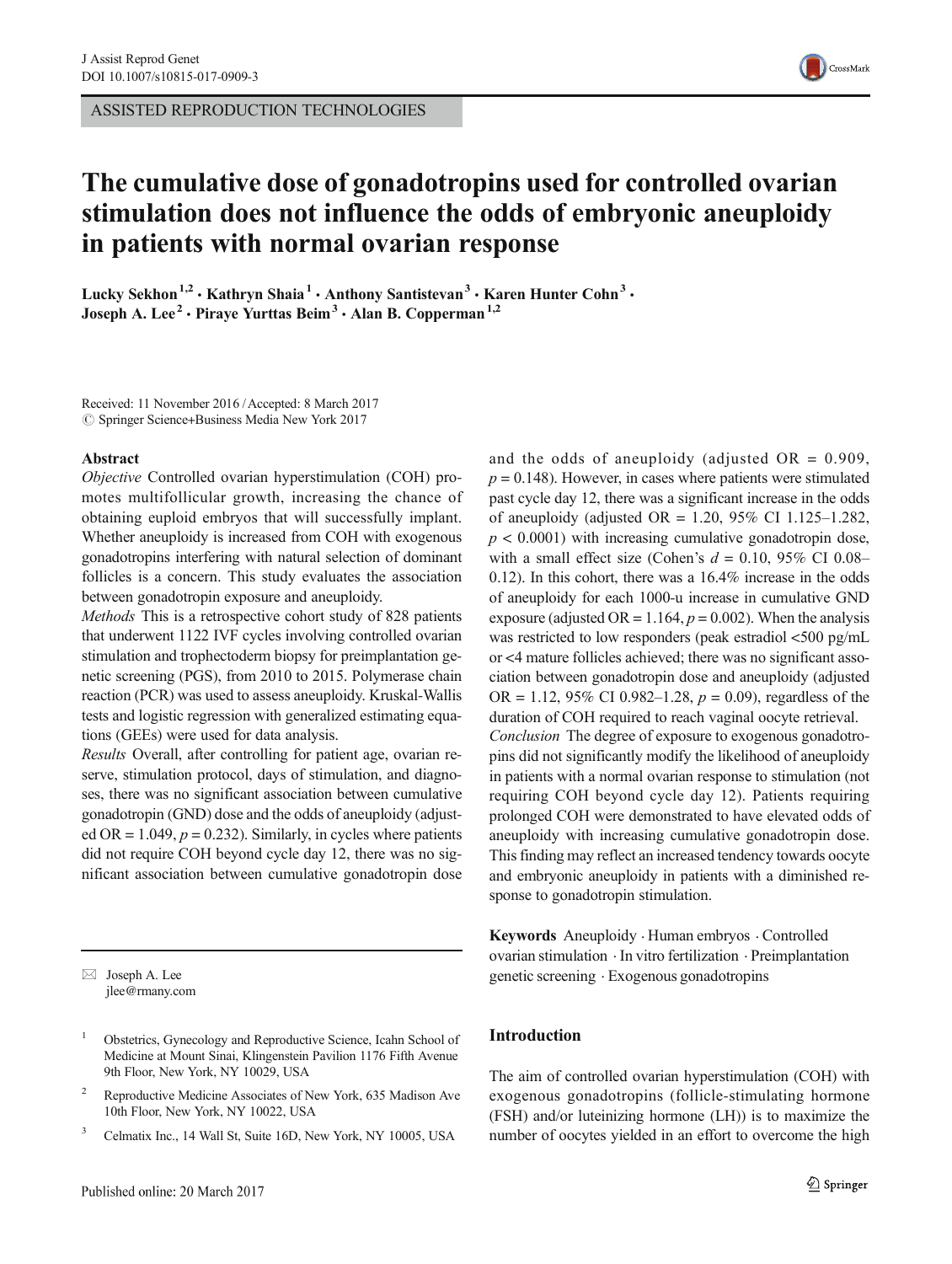rate of attrition of gametes and embryos during IVF treatment. Embryonic aneuploidy is the leading cause of poor oocyte quality, embryonic arrest, implantation failure, and spontaneous early pregnancy loss [\[1,](#page-8-0) [2\]](#page-8-0). While advanced maternal age is most often implicated, ovarian stimulation of suboptimal follicles, containing poorer quality oocytes that would have otherwise been naturally selected to undergo atresia, has been hypothesized to lead to an increase in oocyte aneuploidy. COH has been proposed to influence oocyte maturation and the completion of meiosis, potentially mediating chromosomal aneuploidy and mosaicism [\[3](#page-8-0)]. Based on these theories, an increasing number of fertility centers recently reverted to using minimal stimulation protocols, despite a lack of evidence-based, peerreviewed data to support their efficacy [[4](#page-8-0)]. Determining whether the dose of exogenous gonadotropins used for COH influences the incidence of embryonic aneuploidy is necessary to optimize ovarian stimulation.

The use of preimplantation genetic screening (PGS) to selectively transfer euploid embryos has been shown to improve implantation and clinical pregnancy rates while reducing the incidence of early pregnancy loss [\[5\]](#page-8-0). PGS, using recent, clinically validated technology such as polymerase chain reaction (PCR), is now commonly used to determine the ploidy status of trophectoderm cells obtained from blastocyst biopsy. While a few early animal studies support an association between gonadotropin stimulation and embryonic aneuploidy [\[6](#page-8-0)], there is a lack of consensus in the human studies using PGS. Previous investigators have reported that the proportion of aneuploid embryos in patients was reduced after mild stimulation protocols or natural cycles [[7](#page-8-0)–[9](#page-8-0)]. However, Verpoest et al. [\[10\]](#page-8-0) demonstrated an unexpectedly high rate of embryonic aneuploidy in embryos derived from unstimulated cycles (36.4%). All prior human studies investigating the effect of COH on embryonic ploidy involved screening a limited number of chromosomes, using fluorescent in situ hybridization (FISH) analysis of blastomeres from day 3 embryos. PGS with FISH is now known to have suboptimal diagnostic accuracy due to its operator-dependent nature, hybridization failure, and signal overlap and has been shown to have a deleterious effect on clinical outcome [[11](#page-8-0)]. Over the past decade, major technological advances in molecular biology have increased the accuracy and precision of PGS and allowed for an assessment of genetic competence in blastocysts, rather than cleavage stage embryos. Studies utilizing more recent PGS methods are needed to provide an accurate assessment of whether gonadotropin dose influences the development of aneuploidy. The purpose of this study is to explore the relationship between the cumulative dose and duration of gonadotropin stimulation and the incidence of embryonic aneuploidy in blastocysts derived from IVF cycles, in which a more recent, validated PGS technology was used.

#### Materials and methods

This single-center retrospective cohort analysis included infertility patients who completed an IVF cycle with PGS from March 2010 to April 2015. Patients aged 18 to 45 years, who underwent COH and had their blastocysts screened for aneuploidy by PGS with quantitative PCR, were identified from an electronic medical record database and included in the study. Oocyte donor recipients were excluded. Research approval was obtained from Western Institutional Review Board, and all subjects provided informed consent.

#### Ovarian stimulation

Patients underwent conventional COH for IVF. The COH protocol used was selected at the discretion of the reproductive endocrinologist and involved the administration of FSH and human menopausal gonadotropin (hMG) with a gonadotropin-releasing hormone (GnRH) agonist downregulation protocol with leuprolide acetate (Lupron®, AbbVie Inc., North Chicago, IL), a GnRH antagonist protocol (Ganirelix Acetate®, Organon USA Inc., Roseland, NJ or Cetrotide®, EMD Serono, Rockland, MA) (which could be combined with the administration of 100 mg clomiphene citrate on cycle days 3 to 7 or estrogen priming using an estradiol patch in the luteal phase of the preceding cycle), or a microflare protocol (Lupron®, AbbVie Inc., North Chicago, IL). These protocols have been described previously [\[12](#page-8-0)–[16\]](#page-8-0). The first day of COH medication administration was denoted cycle day 3. For microflare cycles, a microdose of GnRH agonist administration commenced on day 3 with the addition of exogenous gonadotropins from day 4 onwards. Exogenous gonadotropin stimulation was initiated and dosed according to baseline ovarian reserve testing (basal antral follicle count (BAFC) by transvaginal sonogram, day 3 serum FSH, and antimullerian hormone (AMH) levels). Gonadotropin dosage was titrated according to the ovarian response to stimulation, assessed by serum estradiol rise and follicular growth on serial ultrasound scans. When two or more follicles measured greater than 18 mm in diameter, final oocyte maturation was induced with recombinant human chorionic gonadotropin (hCG) alone (Ovidrel®, EMD Serono, Rockland, MA) or in patients with high ovarian response and/or risk of OHSS undergoing a GnRH antagonist protocol, with 40 IU of leuprolide acetate (Lupron®, AbbVie Laboratories, Chicago, IL) concomitant with 1000–1500 IU of hCG (Novarel®, Ferring Pharmaceuticals, Parsippany, NJ). Vaginal oocyte retrieval (VOR) was performed 36 h later, under transvaginal ultrasound guidance.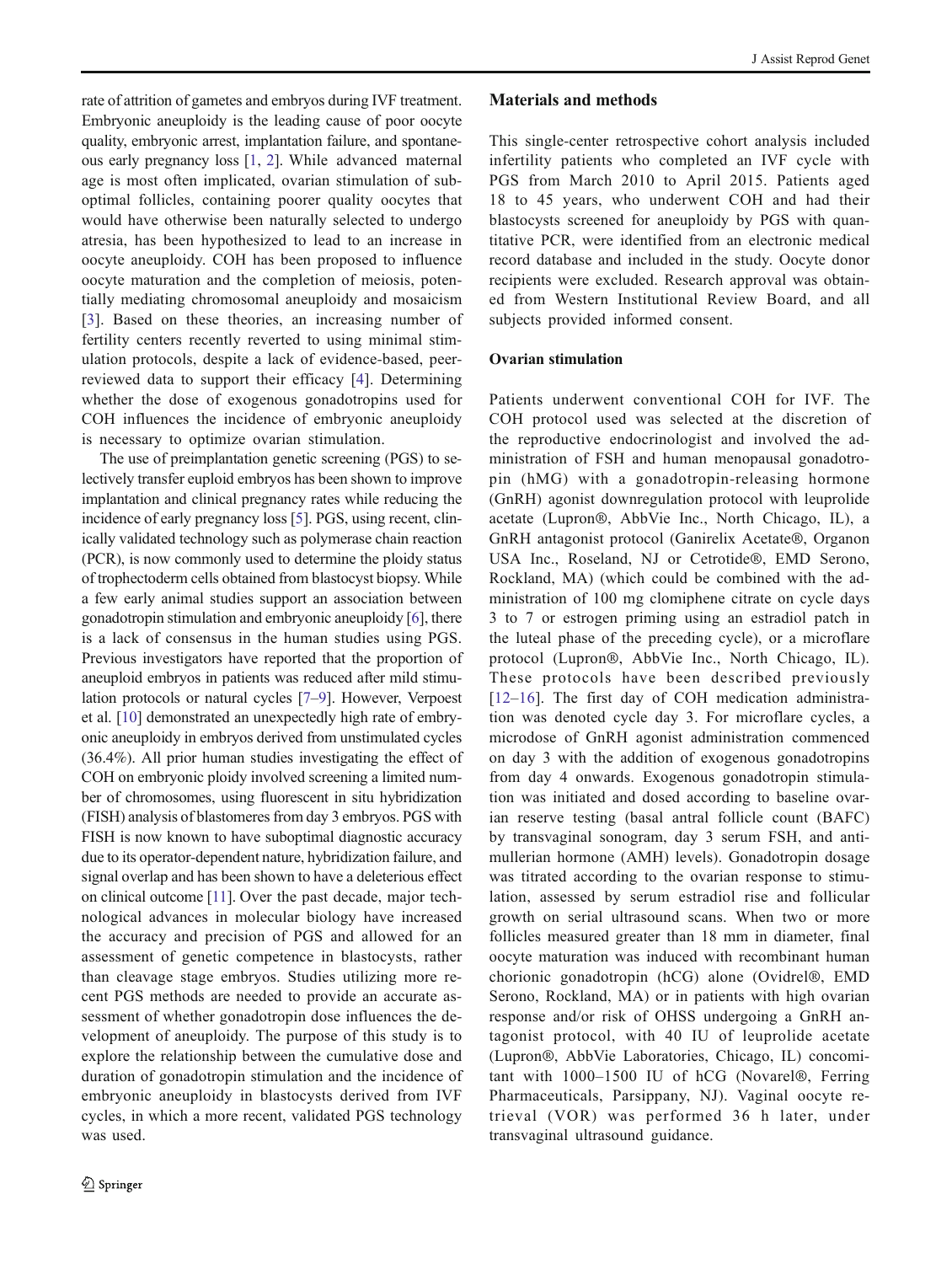## Lab procedures

All metaphase II oocytes underwent intracytoplasmic sperm injection (ICSI), which is utilized in all PGS cycles to avoid contamination by extraneous DNA. Fertilization was assessed approximately 18 h later, and fertilized oocytes with two pronuclei were cultured to the cleavage stage in Sage Quinn's Advantage® Cleavage Medium (Cooper Surgical, Trumbull, CT) from day 0 to day 3. Media supplementation consisted of 5% human serum albumin with 100 mg/mL (HSA-Solution™, Vitrolife, Göteborg, Sweden) on day 0 and 10% of synthetic serum substitute (SSS) with 6% protein components consisting of 84% pharmaceutical grade hSA (50 mg/ mL) (SSS, Irvine Scientific, Santa Ana, CA) from day 1 to 6 of development. Low-oxygen conditions were maintained from day 1 to 3 under 5% oxygen, 5.5% carbon dioxide, and 89.5% nitrogen and from day 3 to 6 under 5% oxygen, 6% carbon dioxide, and 89% nitrogen, provided by solid-state, ultra-stable, mini-incubators (Panasonic Sterisonic GxP incubator, Sanyo North America, Wood Dale, IL) using Nunclon 60 mm dishes with ten microdrops of 50 μL drops for up to one embryo per drop under 100% paraffin oil (Ovooil™, Vitrolife, Göteborg, Sweden). On day 3 after fertilization, the embryos were transferred from Sage Quinn's Advantage® Cleavage Medium (zero glucose, pyruvatedominant) to (glucose-rich) G-2.5™ Vitrolife Blastocyst Media (Göteborg, Sweden) and supplement protein (10% SSS, Irvine Scientific, Santa Ana, CA). On day 3 of embryo development, all the embryos underwent assisted hatching, where a small 25–30-μm opening was created in the zona pellucida with a Zilostk laser (Hamilton Thorne Biosciences, Beverly, MA) to promote herniation of the trophectoderm.

On day 5, blastocysts with a herniating trophectoderm underwent biopsy. If the trophectoderm remained well contained within the zona, the embryo was cultured for another 8–24 h and reassessed. Biopsies were conducted under oil in Falcon 1006 Petri dishes (Becton Dickinson, Franklin Lakes, NJ) in 10 μL drops of Enhance WG—Vitrolife HTF/ HEPES. With an Olympus IX70 microscope equipped with Narishige micromanipulators (East Meadow, NY), the blastocyst was secured with the protruding trophectoderm at the 3 o'clock position. An estimated four to seven trophectoderm cells were drawn into the lumen of a sharp, thin-walled biopsy pipette with an internal diameter of 30 μm and pulled gently away from the blastocyst. Trophectoderm cell detachment was achieved with 500 μs of near-infrared laser pulsations. The detached trophectoderm cells were processed for 24 chromosome aneuploidy screening by quantitative PCR. With either technique, the biopsied embryos were washed in blastocyst medium and transferred to individually numbered 10 μL droplets under oil; they were checked 1 day after the biopsy or at completion of the analysis for evidence of reexpansion, indicative of continuing viability.

#### Outcome measures

The primary objective was to analyze the relationship between cumulative gonadotropin dose used and the duration of COH with embryonic aneuploidy. The influence of maternal age, number of oocytes retrieved, and the duration of gonadotropin stimulation on aneuploidy rate was determined. The effect of total gonadotropin dose on aneuploidy rate was first examined in the context of all patients undergoing ovarian stimulation regardless of specific protocol, controlling for maternal age. Subsequent analyses were performed in patients that were stratified by the number of days of stimulation (<12 vs. ≥12 days), IVF protocol type, and cumulative gonadotropin dose quartiles.

## Statistical methods

Krusal-Wallis tests were used to compare the distributions of demographic and cycle characteristics between protocols, stimulation duration (COH lasting <cycle day 12 vs. ≥cycle day 12), and cumulative gonadotropin dose quartiles. Logistic regression fit with generalized estimating equations (GEEs) were used to model the relationship between the odds of aneuploidy and the cumulative gonadotropin dose and duration of COH, while accounting for within-patient correlation of responses. All odds ratios were adjusted by controlling for age, day 3 FSH, BAFC, stimulation protocol (agonist/antagonist), days of stimulation, and diagnoses (uterine factor, diminished ovarian reserve, anovulation, hypothalamic amenorrhea, tubal factor, male factor, and endometriosis). When patients were grouped according to cumulative gonadotropin dose quartiles, the odds of aneuploidy were expressed in relation to the first gonadotropin dose quartile, as a reference. The odds of aneuploidy for individual patients were assumed to be equally correlated across cycles, which corresponded to utilizing an exchangeable working correlation structure. Odds ratio's (OR) with 95% confidence intervals and corresponding  $p$  values are presented. Hypothesis testing was performed using two-tailed tests at the alpha = 0.05 level of significance. All analyses were done in R version 3.2.4 (R Core Team 2016), using the geepack package [[17](#page-8-0)]. Cohen's d was used to describe the effect sizes, using the rules of  $|d|$  < 0.2, 0.2–0.5, 0.5–0.8, and  $>0.8$  as "small," "medium," "large," and "very large" effects, respectively. Continuous demographic and IVF cycle characteristics are presented as means with standard deviations.

## Results

A total of 828 patients underwent 1122 IVF cycles with controlled ovarian stimulation yielding blastocysts that underwent trophectoderm biopsy. The 1122 cycles were completed in the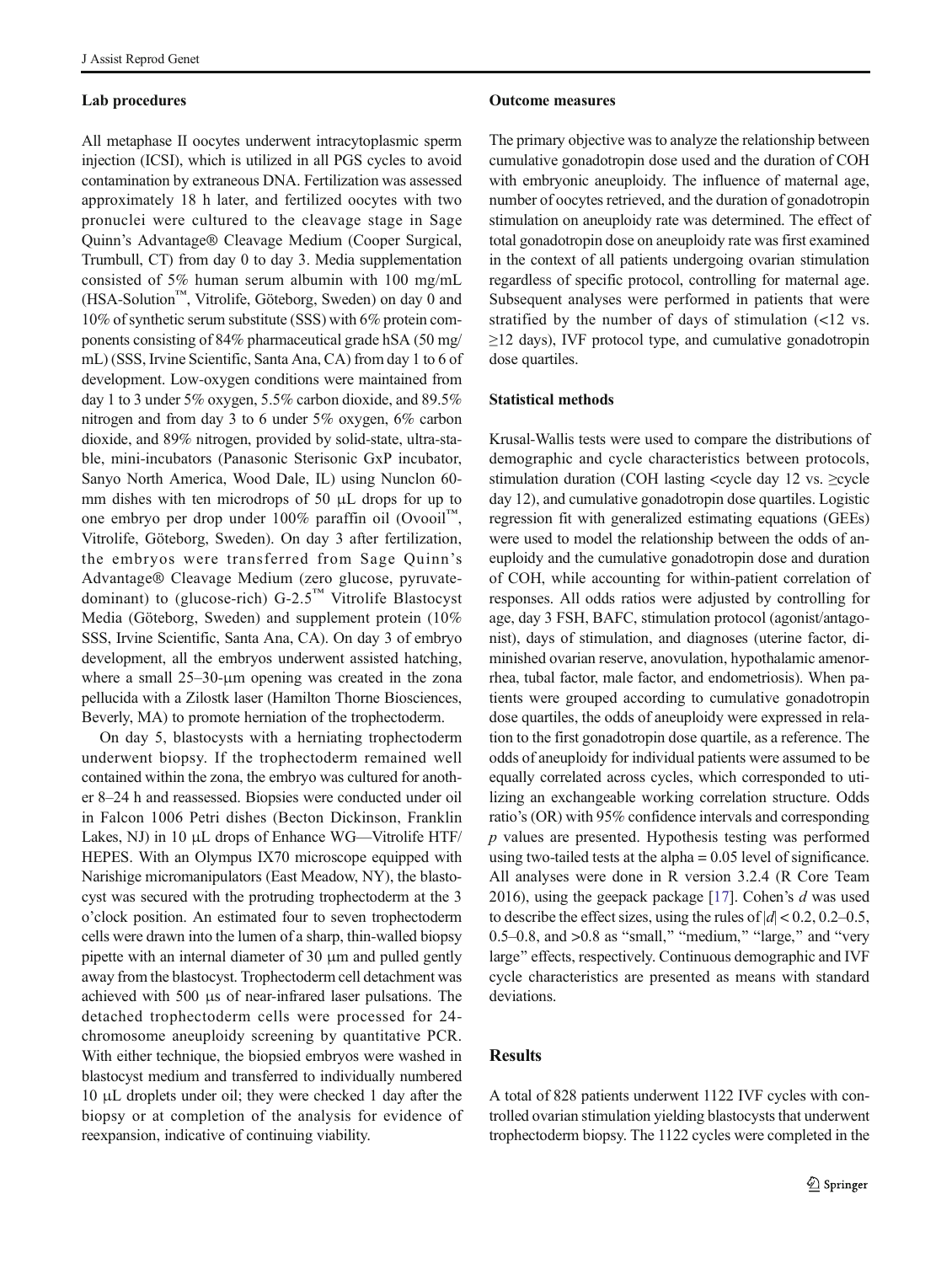following distribution: 824 GnRH antagonist, 122 estrogen priming, 13 clomiphene citrate-GnRH antagonist, 38 GnRH agonist downregulation, and 125 microflare cycles (458 and 664 cycles corresponded to patients that underwent COH until before or beyond cycle day 12, respectively). Subjects who underwent gonadotropin stimulation had a median age of 38.5 years (range 35.2–40.7) and basal FSH levels of 6.3 m IU/mL (range 4.2–7.9). The baseline demographics of subjects and IVF characteristics stratified by type of protocol, duration of ovarian stimulation, and cumulative gonadotropin dose quartiles are shown in Tables 1, [2,](#page-4-0) and [3](#page-5-0), respectively.

IVF cycles were stratified according to the ovarian stimulation protocol used. The patients within each IVF protocol group differed significantly by age ( $p < 0.001$ ), AMH ( $p < 0.0001$ ), day 3 FSH ( $p < 0.0001$ ), peak estradiol levels ( $p = 0.04$ ), basal antral follicle count (BAFC) ( $p < 0.0001$ ), cumulative gonadotropin dose ( $p < 0.0001$ ), duration of stimulation ( $p < 0.0001$ ), total eggs retrieved ( $p < 0.0001$ ), mature eggs retrieved  $(p < 0.0001)$ , number of blastocysts biopsied  $(p < 0.0001)$ , and aneuploidy rate ( $p = 0.03$ ). IVF protocol groups were similar according to BMI ( $p = 0.89$ ) and fertilization rate ( $p = 0.12$ ). The patients receiving the protocols usually reserved for low responders (clomiphene citrate-GnRH antagonist, estrogen priming protocol, and microflare) had the lowest mean number of blastocysts biopsied ( $p < 0.0001$ ) and the highest rates of aneuploidy  $(p = 0.03)$  (Table 1).

When patients were stratified according to the duration of gonadotropin stimulation (ovulation triggered before cycle day 12 vs. on cycle day 12 or later) (Table [2](#page-4-0)), patients in the longer stimulation duration cohort had a significantly increased patient

age ( $p < 0.01$ ) and BMI ( $p < 0.01$ ), decreased BAFC  $(p < 0.0001)$ , decreased AMH  $(p < 0.0001)$ , increased cumulative gonadotropin dose ( $p < 0.0001$ ), decreased number of eggs retrieved ( $p < 0.0001$ ), decreased number of mature eggs retrieved ( $p < 0.0001$ ), and blastocysts biopsied ( $p < 0.0001$ ). The groups were similar in peak E2 ( $p = 0.08$ ), fertilization rate  $(p = 0.23)$ , and aneuploidy rate  $(p = 0.43)$ . When patients were stratified into quartiles by the cumulative gonadotropin dose received, the quartile that received the greatest dose had the most advanced age ( $p < 0.0001$ ), the lowest BAFC ( $p < 0.0001$ ), the least oocytes retrieved ( $p < 0.0001$ ), and blastocysts biopsied  $(p < 0.0001)$ . There was a significant preponderance of patients with diminished ovarian reserve in the highest cumulative gonadotropin dose quartile ( $p < 0.001$ ) and anovulatory patients in the lowest gonadotropin dose quartile ( $p < 0.001$ ). The IVF protocols most often used for patients in the highest gonadotropin dose quartile were clomiphene citrate-GnRH antagonist  $(p < 0.05)$ , estrogen priming protocol  $(p < 0.001)$ , and microflare  $(p < 0.001)$  (Table [3\)](#page-5-0).

Overall, aneuploidy was detected in 47% of all of the embryos resulting from 1122 IVF cycles. A univariate analysis, not controlling for modifiers or confounding factors, revealed that for each year increase in age, the odds of aneuploidy increased by 14% (OR 1.14, 95% CI 1.12–1.16;  $d = 0.072$ , 95% CI 0.066–0.078,  $p < 0.001$ ). For each additional egg retrieved, the odds of aneuploidy decreased by 3% (OR 0.97, 95% CI 0.96–0.98;  $d = -0.017$ , 95% CI −0.020–  $-0.013$ ,  $p < 0.001$ ). For each 1000-u increase in cumulative gonadotropin dose, the odds of aneuploidy increased by 28% (OR 1.28, 95% CI 1.2–1.3;  $d = 0.14$ , 95% CI 0.11–0.16,

Table 1 Demographic and IVF cycle characteristics of patients stratified by IVF protocol

|                       | GnRH<br>antagonist | Estrogen priming<br>GnRH antagonist | Clomiphene citrate/<br>GnRH antagonist | GnRH agonist<br>downregulation | Microflare        | $p$ value |
|-----------------------|--------------------|-------------------------------------|----------------------------------------|--------------------------------|-------------------|-----------|
| Sample size           | 824                | 122                                 | 13                                     | 38                             | 125               |           |
| Age                   | 37.31 (4.22)       | 39.83 (3.16)                        | 40.18(4.06)                            | 36.45 (3.41)                   | 38.93 (3.18)      | < 0.0001  |
| BMI                   | 23.23(4.16)        | 23.22 (4.49)                        | 23.83 (5.02)                           | 23.26 (4.95)                   | 23.2(3.86)        | 0.89      |
| AMH                   | 3(3.47)            | 1.51(1.48)                          | 1.14(1.52)                             | 2.51(1.27)                     | 1.3(1.23)         | < 0.0001  |
| <b>BAFC</b>           | 12.2(6.23)         | 8.79(4.51)                          | 10.65(12.16)                           | 13.03(6.27)                    | 7.85(3.77)        | < 0.0001  |
| D3 FSH                | 6.54(3.24)         | 3.74(2.35)                          | 6.46(3.49)                             | 5.13(2.45)                     | 6.12(4.02)        | < 0.0001  |
| Parity                | 0.2(0.46)          | 0.15(0.36)                          | 0.08(0.28)                             | 0.34(0.58)                     | 0.14(0.4)         | 0.13      |
| Gravidity             | 0.5(0.9)           | 0.35(0.62)                          | 0.77(0.73)                             | 0.63(0.79)                     | 0.46(0.69)        | 0.08      |
| Cumulative GND dose   | 3568.07 (1333.9)   | 5176.46 (977.14)                    | 4470.85 (1494.04)                      | 2748.3 (1220.82)               | 4467.79 (943.62)  | < 0.0001  |
| Days of stimulation   | 11.82(1.42)        | 13.2(1.46)                          | 12.15(1.82)                            | 11.34(1.15)                    | 13.03(1.82)       | < 0.0001  |
| Peak E2               | 1666.17 (1130.38)  | 1594.75 (1291)                      | 2057.23 (1476.46)                      | 2152.71 (959.01)               | 1677.57 (1157.35) | 0.04      |
| Eggs retrieved        | 15.99(9.32)        | 11.05(6.72)                         | 7.85(4.74)                             | 20.03 (9.62)                   | 9.83(5.4)         | < 0.0001  |
| Mature eggs retrieved | 12.46(7.91)        | 8.55(5.46)                          | 6.08(3.8)                              | 15.58 (9.56)                   | 7.34(4.26)        | < 0.0001  |
| Fertilization rate*   | 0.78(0.18)         | 0.77(0.18)                          | 0.82(0.21)                             | 0.79(0.19)                     | 0.74(0.21)        | 0.12      |
| Blastocysts biopsied  | 4.67(3.96)         | 2.8(2.25)                           | 2.62(2.43)                             | 5(3.11)                        | 2.36(1.38)        | < 0.0001  |
| Aneuploidy rate*      | 0.49(0.35)         | 0.56(0.41)                          | 0.7(0.36)                              | 0.45(0.33)                     | 0.56(0.41)        | 0.03      |

Standard deviations are shown in parentheses. Results are expressed as mean with standard deviation in parentheses and frequencies\*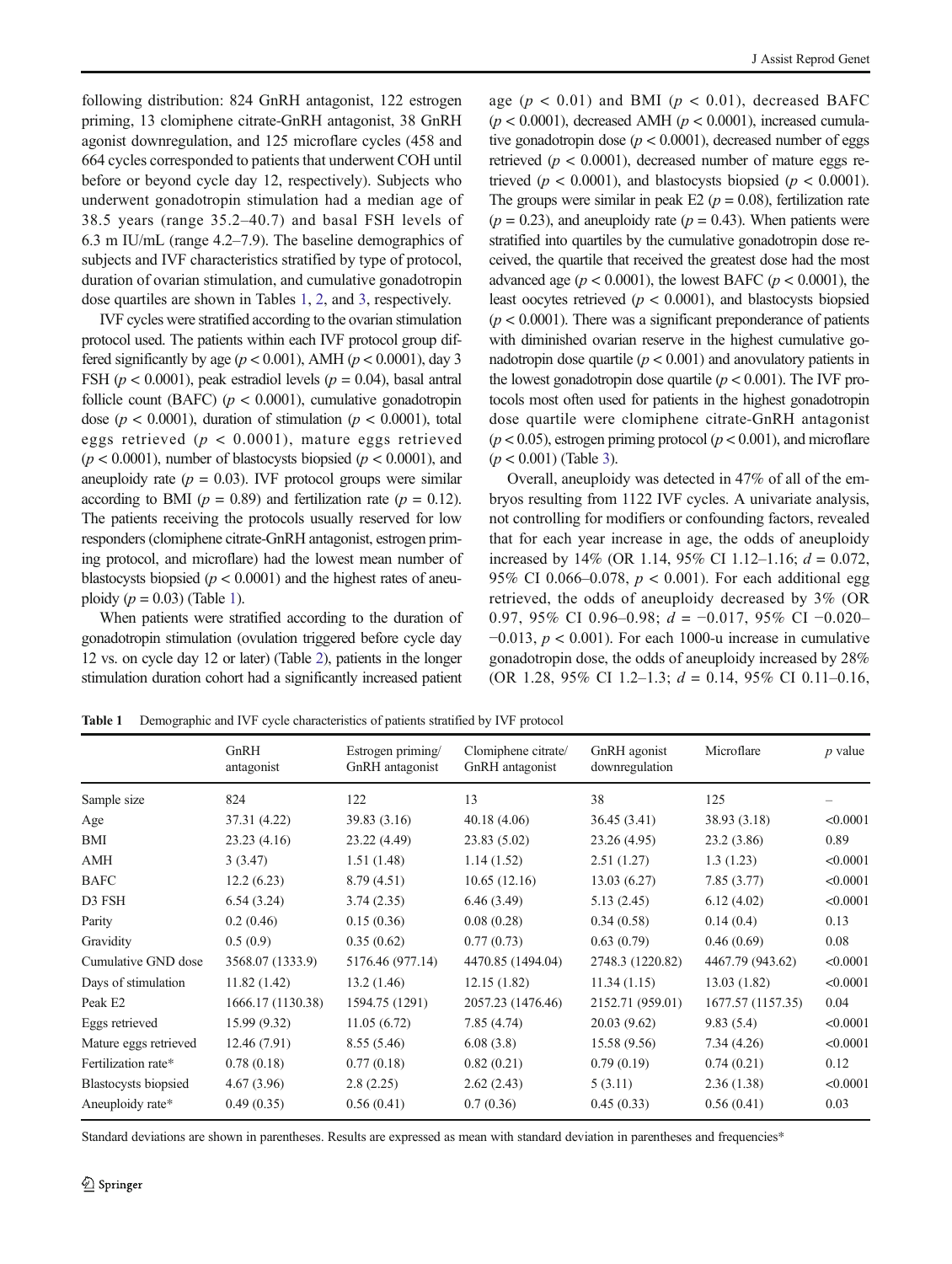<span id="page-4-0"></span>Table 2 Demographic and IVF cycle characteristics of patients stratified by duration of COH (stimulation until <cycle day 12 vs. ≥cycle day 12)

|                             | All               | <cycle 12<="" day="" th=""><th><math>\geq</math>Cycle day 12</th><th><math>p</math> value</th></cycle> | $\geq$ Cycle day 12 | $p$ value |
|-----------------------------|-------------------|--------------------------------------------------------------------------------------------------------|---------------------|-----------|
| Sample size                 | 1122              | 458                                                                                                    | 664                 |           |
| Age                         | 37.77 (4.09)      | 37.24(4.4)                                                                                             | 38.13 (3.82)        | < 0.01    |
| BMI                         | 23.23 (4.19)      | 22.87(4.12)                                                                                            | 23.48 (4.23)        | < 0.01    |
| <b>AMH</b>                  | 2.56(3.1)         | 3.22(4.04)                                                                                             | 2.16(2.25)          | < 0.0001  |
| <b>BAFC</b>                 | 11.36(6.15)       | 12.99(6.9)                                                                                             | 10.23(5.29)         | < 0.0001  |
| D3 FSH                      | 6.14(3.35)        | 6.93(2.61)                                                                                             | 5.59 (3.68)         | < 0.0001  |
| Parity                      | 0.19(0.44)        | 0.21(0.47)                                                                                             | 0.18(0.43)          | 0.24      |
| Gravidity                   | 0.49(0.85)        | 0.47(0.89)                                                                                             | 0.5(0.81)           | 0.15      |
| Cumulative GND dose         | 3825.89 (1385.07) | 2934.96 (976.86)                                                                                       | 4440.42 (1288.17)   | < 0.0001  |
| Days of stimulation         | 12.1(1.57)        | 10.68(0.51)                                                                                            | 13.07 (1.29)        | < 0.0001  |
| Peak E <sub>2</sub>         | 1680.69 (1153.26) | 1745.36 (1141.34)                                                                                      | 1636.07 (1160.16)   | 0.08      |
| Eggs retrieved              | 14.81 (9.05)      | 16.52(10.01)                                                                                           | 13.62(8.13)         | < 0.0001  |
| Mature eggs retrieved       | 11.5(7.67)        | 12.73(8.42)                                                                                            | 10.65(6.98)         | < 0.0001  |
| Fertilization rate*         | 0.78(0.18)        | 0.78(0.18)                                                                                             | 0.77(0.19)          | 0.23      |
| <b>Blastocysts</b> biopsied | 4.2(3.67)         | 4.89(4.13)                                                                                             | 3.72(3.22)          | < 0.0001  |
| Aneuploidy rate*            | 0.51(0.37)        | 0.52(0.35)                                                                                             | 0.5(0.38)           | 0.43      |

Results are expressed as mean with standard deviation in parentheses and frequencies\*

 $p < 0.001$ ). Lastly, for each additional cycle day of stimulation, the odds of aneuploidy increased by 7% (OR 1.07, 95% CI 1.01–1.12;  $d = 0.04$ , 95% CI 0.02–0.06,  $p = 0.017$ ).

After controlling for patient age, day 3 FSH, BAFC, stimulation protocol, days of stimulation, and diagnosis, there was no significant association between cumulative gonadotropin dose and the odds of aneuploidy (adjusted  $OR = 1.049$ ,  $p = 0.232$ ). The correlation between cumulative gonadotropin dose and aneuploidy was found to be significantly modified by the duration of COH, based on a significant interaction term between gonadotropin dose and the number of days of COH ( $p < 0.05$ ). Therefore, further analyses were stratified by the duration of stimulation using cycle day 12 as a threshold, as this was the median cycle day on which COH ended. In patients who did not require COH beyond cycle day 12, there was no significant association between cumulative gonadotropin dose and the odds of aneuploidy (adjusted  $OR = 0.909$ ,  $p = 0.148$ ). However, in patients stimulated past cycle day 12, there was a significant increase in the odds of aneuploidy (adjusted OR = 1.20, 95% CI 1.125–1.282,  $p < 0.0001$ ) with a small effect size (Cohen's  $d = 0.10, 95\%$  CI 0.08–0.12). In this cohort, there was a 16.4% increase in the odds of aneuploidy for each 1000-u increase in cumulative GND exposure (adjusted OR = 1.164,  $p = 0.002$ ). In patients stimulated beyond cycle day 12, the odds of aneuploidy were higher in cycles during which patients were exposed to the third and fourth quartiles of cumulative GND dose compared to the first quartile ( $Q_3$  vs.  $Q_1$  adjusted OR = 1.462,  $p = 0.019$ ;  $Q_4$  vs.  $Q_1$ adjusted OR = 1.828,  $p = 0.002$ ). However, there was no significant difference in the odds of aneuploidy in cycles during which patients were exposed to the second quartile of cumulative GND dose vs. the first quartile  $(Q_2 \text{ vs. } Q_1 \text{ adjusted})$  $OR = 1.265$ ,  $p = 0.166$ ) (Table [4](#page-5-0)).

In a subset of patients classified as "low responders" (635 cycles; 200 patients), defined by peak estrogen <500 pg/mL or <4 mature follicles achieved, the odds of aneuploidy increased by 18% for each year increase in age (OR 1.18, 95% CI 1.11–1.25;  $d = 0.09, 95\% \text{ CI } 0.07{\text -}0.11, p < 0.001$ ). Controlling for age, there was no evidence of an association between gonadotropin dose and aneuploidy (adjusted OR 1.12, 95% CI 0.982–1.28;  $d = 0.03$ , 95% CI −0.01–0.07,  $p = 0.092$ ). Similarly, there was no evidence of an association between duration of stimulation and aneuploidy when controlling for age and cumulative gonadotropin dose (adjusted OR 0.84, 95% CI 0.586–1.21;  $d = -0.10$ , 95% CI  $-0.17-0.02$ ,  $p = 0.344$ ).

When subjects were grouped according to the ovarian stimulation protocol used, there was no significant relationship between gonadotropin dose and aneuploidy in patients who underwent stimulation that ended before cycle day 12 (antagonist, adjusted OR = 1.0, 95% CI 0.901-1.108,  $d = 0.0$ , 95% CI  $-0.03-0.03$ ,  $p = 0.98$ ; estrogen priming, adjusted OR = 1.049, 95% CI 0.796–1.383,  $d = 0.03$ , 95% CI -0.05– 0.10,  $p = 0.733$ ; clomiphene citrate-GnRH antagonist, adjusted OR = 1.717, 95% CI 0.893–3.303,  $d = 0.30$ , 95% CI 0.05– 0.55,  $p = 0.1$ ; GnRH agonist downregulation, adjusted OR = 1.522, 95% CI 0.845–2.74,  $d = 0.23$ , 95% CI 0.03– 0.44,  $p = 0.161$ ; microflare, adjusted OR = 0.569, 95% CI 0.133–2.435,  $d = -0.31$ , 95% CI  $-0.44$ – $-0.18$ ,  $p = 0.45$ ). However, there was a significant correlation between gonadotropin dose and the odds of aneuploidy in patients who underwent stimulation past cycle day 12 with the GnRH antagonist (adjusted OR = 1.19, 95% CI 1.103-1.293;  $d = 0.10$ ,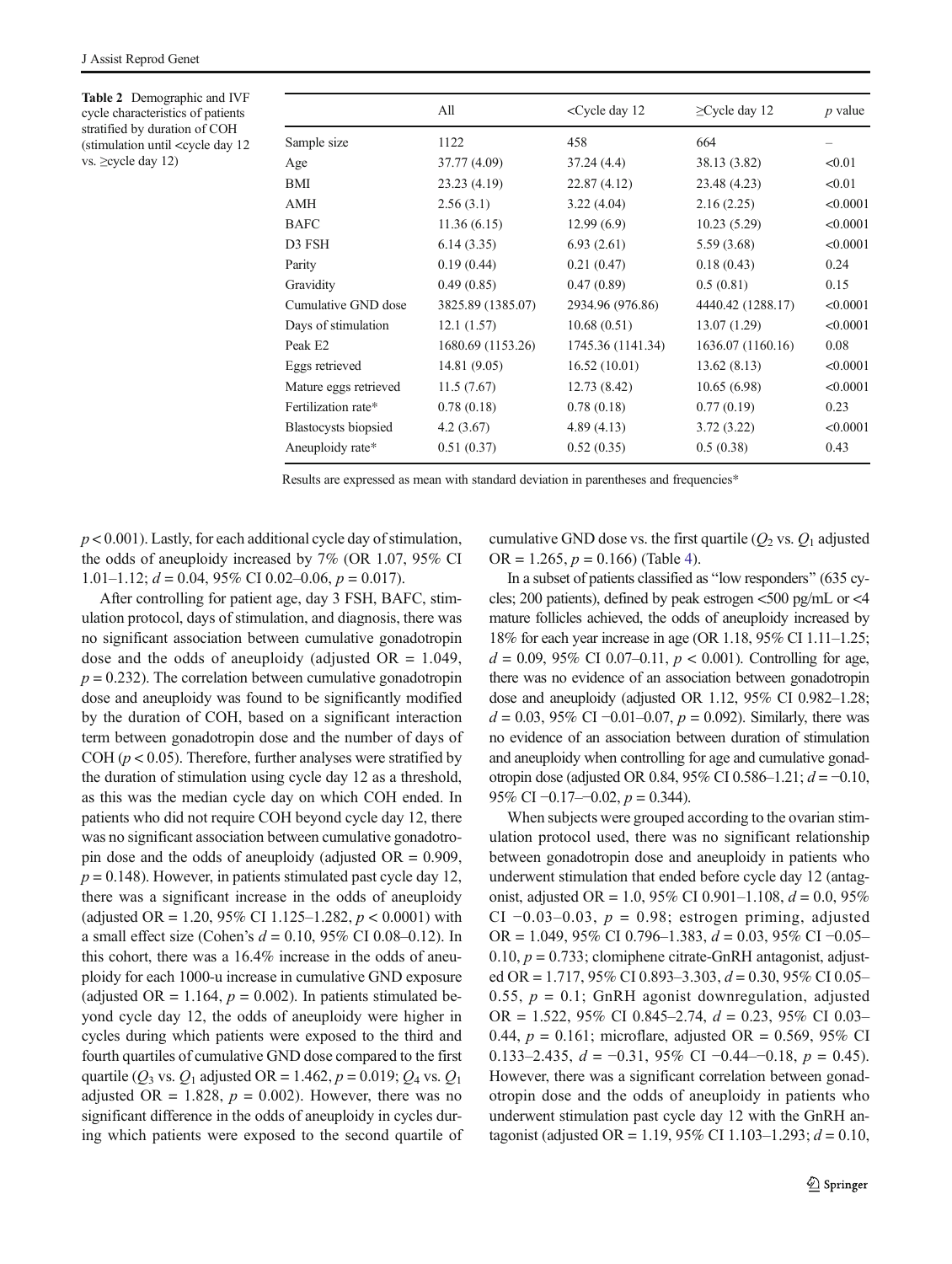<span id="page-5-0"></span>Table 3 Mean baseline demographics and IVF cycle characteristics of patients stratified by GND dose quartile

|                                       | 850-2780                 | 2780-3980               | 3980-4720                | 4720–9050               | $p$ value |
|---------------------------------------|--------------------------|-------------------------|--------------------------|-------------------------|-----------|
| Sample size                           | 289                      | 277                     | 275                      | 281                     |           |
| Age                                   | 35.38 (4.39)             | 37.52 (4.02)            | 39.09 (3.41)             | 39.18 (3.17)            | < 0.0001  |
| BМI                                   | 22.68 (3.66)             | 23.14 (3.99)            | 23.61 (4.57)             | 23.52 (4.47)            | 0.21      |
| AMH                                   | 5.43(5.33)               | 2.52(2.19)              | 1.87(1.37)               | 1.38(1.3)               | < 0.0001  |
| <b>BAFC</b>                           | 16.37 (7.42)             | 11.23(5.28)             | 9.75(3.88)               | 7.9(3.48)               | < 0.0001  |
| D3 FSH                                | 6.12(2.53)               | 6.55(3.19)              | 6.92(3.44)               | 4.99(3.8)               | < 0.0001  |
| Parity                                | 0.2(0.43)                | 0.16(0.41)              | 0.23(0.51)               | 0.17(0.41)              | 0.35      |
| Gravidity                             | 0.5(0.86)                | 0.41(0.79)              | 0.59(0.97)               | 0.46(0.74)              | 0.18      |
| Diminished ovarian reserve            | 3.46%                    | 12.64%                  | 18.55%                   | 29.18%                  | < 0.001   |
| Uterine factor                        | 2.08%                    | 3.25%                   | 4.36%                    | 2.49%                   | 0.42      |
| Anovulation                           | 13.49%                   | 7.22%                   | 5.09%                    | 2.14%                   | < 0.001   |
| Hypothalamic amenorrhea               | 1.73%                    | 1.44%                   | 1.82%                    | 4.27%                   | 0.13      |
| Tubal factor                          | 4.15%                    | 5.05%                   | 4.36%                    | 3.2%                    | 0.74      |
| Recurrent pregnancy loss              | 7.61%                    | 4.69%                   | 8.73%                    | 11.03%                  | < 0.05    |
| Male factor                           | 11.07%                   | 8.3%                    | 6.18%                    | 5.69%                   | 0.08      |
| Endometriosis                         | 1.04%                    | $3.25\%$                | 1.45%                    | 0.71%                   | 0.10      |
| Cumulative GND dose                   | 2051.84<br>(485.97)      | 3387.49<br>(351.1)      | 4371.17<br>(220.34)      | 5548.97<br>(747.29)     | < 0.0001  |
| GnRH antagonist/estrogen<br>priming   | 0.69%                    | 2.53%                   | 11.64%                   | 28.83%                  | < 0.001   |
| GnRH antagonist                       | 91%                      | 76.9%                   | 75.64%                   | 49.82%                  | < 0.001   |
| Clomiphene citrate/GnRH<br>antagonist | $0.35\%$                 | $0.36\%$                | 2.55%                    | 1.42%                   | < 0.05    |
| GnRH agonist<br>downregulation        | 7.61%                    | 2.53%                   | 2.18%                    | 1.07%                   | < 0.001   |
| Microflare                            | 0.35%                    | 17.69%                  | 8%                       | 18.86%                  | < 0.001   |
| Days of stimulation                   | 11.13(1.1)               | 11.45(1.2)              | 11.85 (0.82)             | 13.95(1.3)              | < 0.0001  |
| Peak E2                               | 1871.35                  | 1716.82                 | 1532.55                  | 1593.95                 | < 0.0001  |
| Eggs retrieved                        | (985.42)<br>21.7 (10.93) | (1113.14)<br>14.81(7.9) | (1181.87)<br>12.17(6.03) | (1292.2)<br>10.29(5.63) | < 0.0001  |
| Mature eggs retrieved                 | 17.27 (9.64)             | 11.52(6.61)             | 8.92 (4.69)              | 8.07(4.74)              | < 0.0001  |
| Fertilization rate*                   | 0.8(0.17)                | 0.77(0.18)              | 0.77(0.18)               | 0.77(0.2)               | 0.04      |
| <b>Blastocysts</b> biopsied           | 6.67(4.84)               | 4.19(3.45)              | 3.22(2.28)               | 2.62(1.78)              | < 0.0001  |
| Aneuploidy rate*                      | 0.44(0.29)               | 0.5(0.37)               | 0.56(0.38)               | 0.54(0.41)              | < 0.001   |

Results are expressed as mean with standard deviation in parentheses, frequencies\*, and proportions (%)

95% CI 0.07-0.13,  $p < 0.0001$ ), estrogen priming (adjusted OR = 1.27, 95% CI 1.097-1.472;  $d = 0.13$ , 95% CI 0.08-0.19,  $p = 0.001$ ), and GnRH agonist downregulation (adjusted OR = 1.73, 95% CI 1.046-2.857;  $d = 0.30$ , 95% CI 0.09- $0.51, p = 0.033$ ) protocols.

# Discussion

Oocyte-derived embryonic aneuploidy is the major driver of reproductive failure. COH aims to overcome human reproductive inefficiency by maximizing oocyte yield to increase the

Table 4 Adjusted odds ratios for the association between cumulative gonadotropin dose quartiles and odds of aneuploidy, stratified by duration of COH

|                        | $COH < c$ ycle day 12 | $p$ value | $COH \geq$ cycle day 12 | <i>p</i> value |
|------------------------|-----------------------|-----------|-------------------------|----------------|
| Quartile 1 (850–2780)  | Reference category    |           | Reference category      |                |
| Quartile 2 (2780–3980) | 0.839(0.646, 1.09)    | 0.188     | 1.265(0.907, 1.765)     | 0.166          |
| Quartile 3 (3980-4720) | 0.647(0.447, 0.938)   | 0.022     | 1.462(1.065, 2.006)     | 0.019          |
| Quartile 4 (4720–9050) | 1.14(0.696, 1.865)    | 0.603     | 1.828 (1.252, 2.669)    | 0.002          |

Odds ratios are adjusted for age, ovarian reserve, IVF protocol, and infertility diagnoses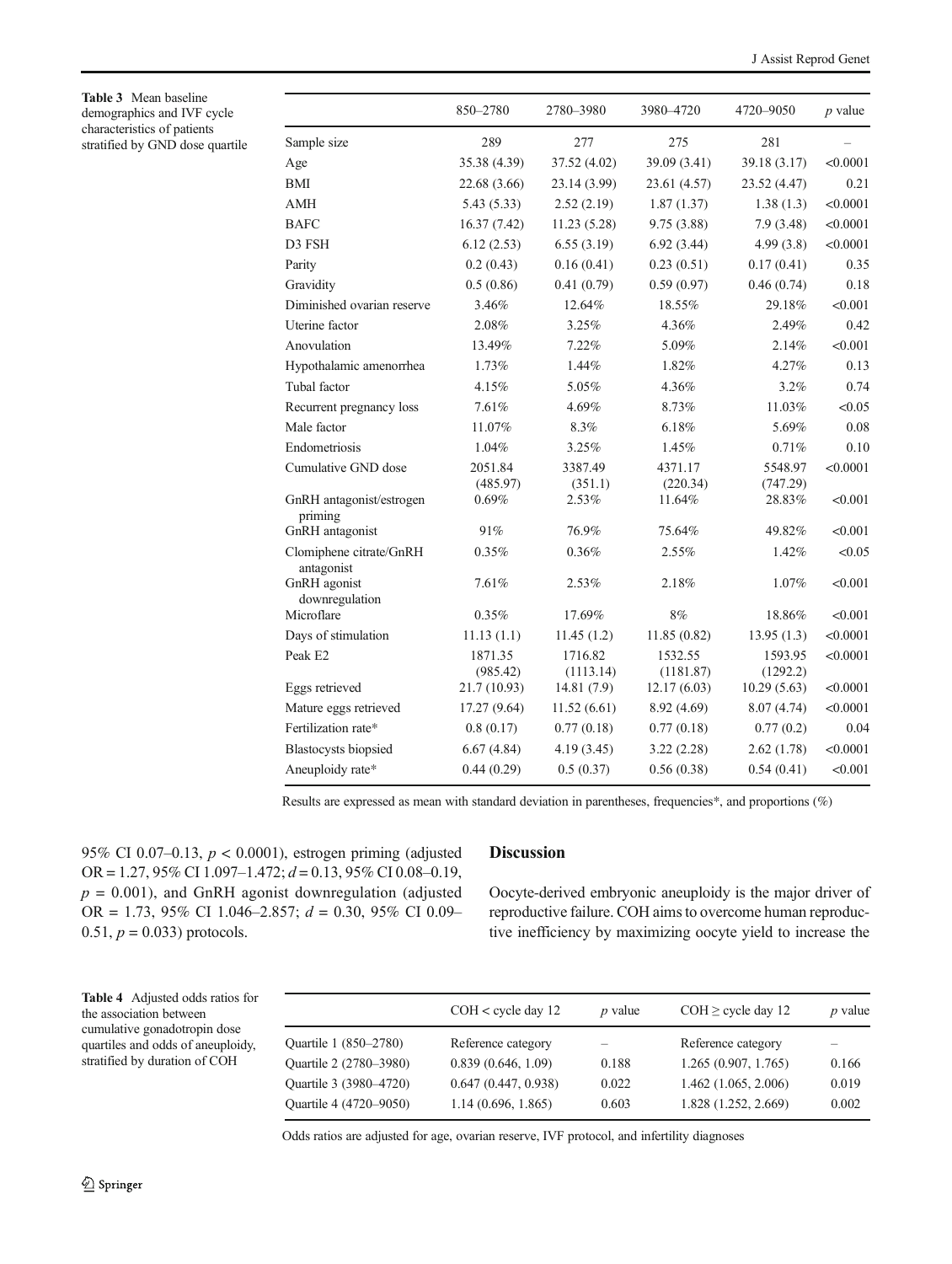likelihood of obtaining a euploid embryo. High doses of exogenous gonadotropins administered over an extended duration have been theorized to interfere with natural selection, increasing the selection of oocytes that do not carry a normal haploid number of chromosomes. This is the largest study, to date, to investigate whether cumulative gonadotropin dose has an effect on incidence of embryonic aneuploidy.

Analyses were stratified by the duration of stimulation using cycle day 12 as a threshold, as this was the median cycle day on which COH ended. Patients requiring COH beyond cycle day 12 to achieve criteria for oocyte retrieval were considered to have a diminished ovarian response to gonadotropins, whereas those patients who did not require extended COH were considered "normal responders." This study demonstrated that blastocyst aneuploidy was not significantly influenced by the cumulative dose of exogenous gonadotropins administered in normal responders. However, in patients who required COH beyond cycle day 12, there was a significant, dose-dependent relationship between aneuploidy and exogenous gonadotropin dose. While the length of time that COH is required to achieve adequate follicular maturity has yet to be incorporated in any established criteria to classify patients as having a normal vs. poor response to gonadotropin stimulation, it is well known that the need for COH past cycle day 12 is indicative of an underlying predisposition towards poor oocyte quantity and quality, parameters that are often seen in women of advanced age and correlated with decreased pregnancy rate [[18\]](#page-8-0). This study corroborated that patients who required COH past cycle day 12 had significantly increased age, decreased oocyte yield, and decreased blastocysts available for trophectoderm biopsy. Furthermore, patients receiving the protocols usually reserved for low responders (clomiphene citrate-GnRH antagonist, estrogen priming protocol, and microflare) had significantly higher rates of aneuploidy. The increased tendency towards poor oocyte reserve and quality in patients requiring an extended duration of COH was controlled for by performing a subanalysis restricted to low responders only. Controlling for age, no association between embryonic aneuploidy and cumulative gonadotropin dose was observed in low-responder patients, regardless of COH duration.

This study's findings refute past theories which have suggested various mechanisms linking exposure to exogenous gonadotropins for COH with embryonic aneuploidy. Concern regarding the potential of exogenous gonadotropins to induce oocyte and embryonic aneuploidy first arose from studies in which young, fertile oocyte donors were reported to have a higher than expected prevalence of embryonic aneuploidy [[19,](#page-8-0) [20](#page-8-0)]. High serum estradiol levels and oocyte yield have been linked to increased multinucleation of blastomeres [\[21\]](#page-8-0) and increased chromosomal abnormalities. In addition to producing high estradiol levels, the large cohorts of follicles in high responders tend to develop in an asynchronous manner,

which may require ovulation to be triggered with HCG when cytoplasmic maturity has not yet been attained in a large subset of developing oocytes [[19\]](#page-8-0). Oocytes from high responders without polycystic ovarian syndrome (PCOS) have been demonstrated to have cytogenetic features suggestive of cytoplasmic immaturity, which could increase their susceptibility to errors in chromosomal segregation [[22\]](#page-8-0). Mice exposed to high-dose gonadotropins were reported to have an increase rate of chromosomal aberrations; reduced blastulation; and increased embryo degeneration, triploidy, and sister chromatid exchange [\[23](#page-9-0)]. Conversely, other animal studies have demonstrated a lack of difference in the incidence of non-disjunction in mouse oocytes obtained after ovarian stimulation and spontaneous ovulation [[24\]](#page-9-0).

Unfortunately, the human studies to date provide an even greater degree of conflicting results and contradictory conclusions, possibly owing to major differences in study design and the technology used to assess embryonic ploidy. It has been reported that the degree of gonadotropin stimulation in a GnRH agonist downregulation protocol was significantly associated with granulosa cell aneuploidy, measured by flow cytometric analysis, in a dose-dependent manner [\[25](#page-9-0), [26\]](#page-9-0). However, Kaleli et al. [\[26\]](#page-9-0) reported no correlation between serum and intrafollicular estradiol levels and the rate of aneuploidy, suggesting that granulosa cell aneuploidy may have existed at baseline, prior to exogenous gonadotropin exposure. Katz-Jaffe et al. [[27\]](#page-9-0) performed FISH and single-cell allelic profiling to determine the degree and source of chromosome 21 aneuploidy and mosaicism in cleavage stage embryos from COH with exogenous FSH. After controlling for maternal age, the authors reported that the mean daily FSH dose that produced embryos with normal chromosome 21 division (251.6 IU) was significantly lower than the mean dose that yielded embryos with mosaic and non-mosaic mitotic (394 IU) and meiotic (363.1 IU) chromosome 21 segregation errors ( $p < 0.01$ ). Rubio et al. [\[28\]](#page-9-0) performed a crossover study in which 22 oocyte donors underwent COH in a GnRH agonist downregulation protocol with high FSH dose (225 IU) in an initial cycle, followed by low FSH dose (150 IU) in a subsequent cycle, at least 3 months later. Oocytes from the low-dose group had significantly increased fertilization rates and yielded cleavage stage embryos with a decreased rate of aneuploidy, determined by FISH. However, the low- and high-dose FSH groups had similar implantation and pregnancy rates [[28](#page-9-0)]. Baart et al. [\[7\]](#page-8-0) performed one of the few randomized control trials evaluating whether the mild COH strategy could reduce the incidence of aneuploidy and improve overall clinical outcome. After randomizing patients to either mild COH in a GnRH antagonist regimen or conventional COH in a GnRH agonist downregulation protocol, and using FISH to assess aneuploidy in cleavage stage embryos, the authors reported similar absolute numbers of euploid embryos but a significantly higher proportion of aneuploidy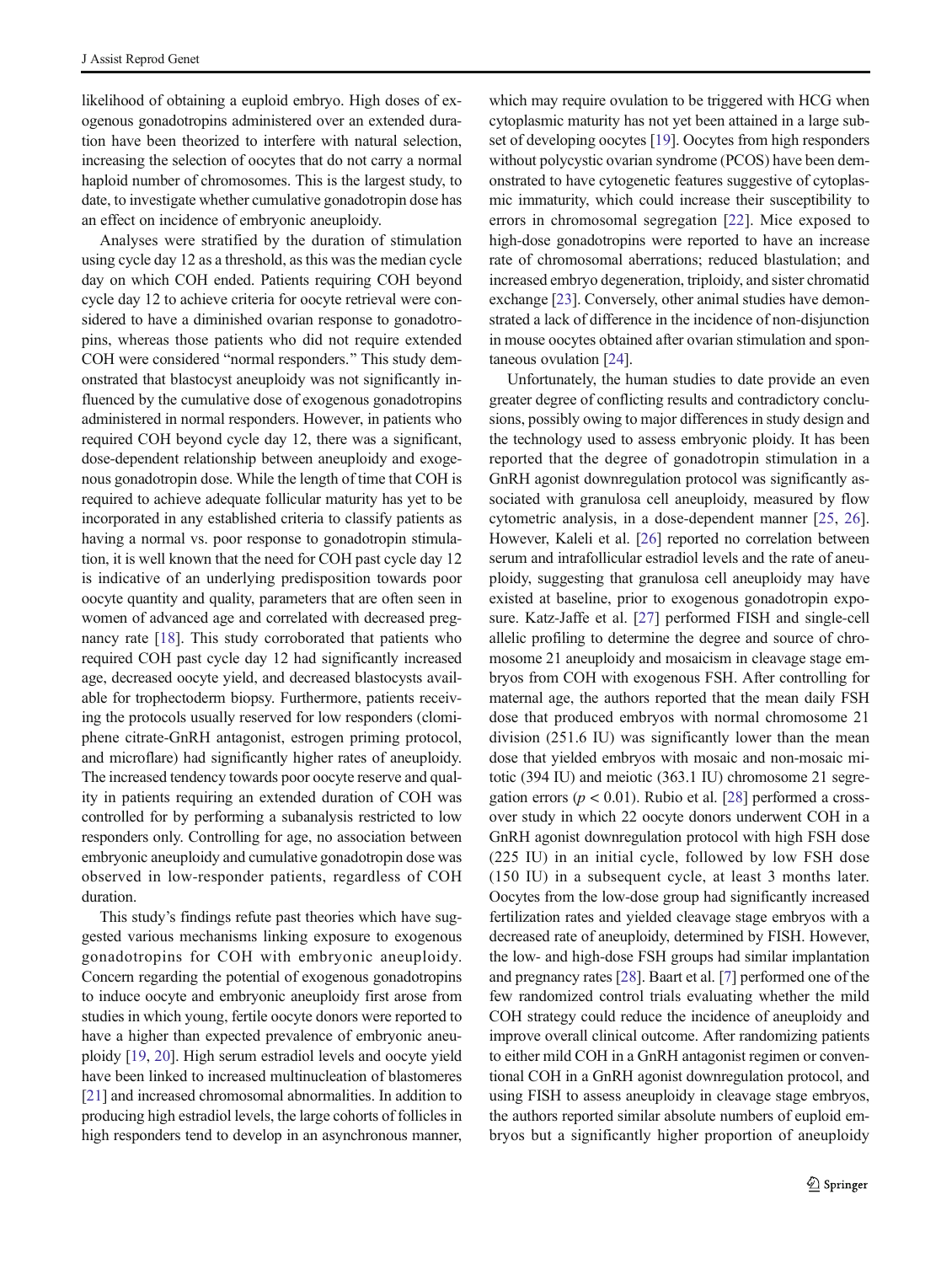embryos in the conventional COH cohort, suggesting that the surplus of oocytes and embryos obtained from conventional stimulation were of lower quality [\[7](#page-8-0)].

In agreement with the findings of this study, there are several recent investigations that utilized FISH, an earlier technology only capable of ascertaining copy number for a limited number of chromosomes, and failed to show a relationship between COH and aneuploidy in day 3 embryos [\[29](#page-9-0)–[31](#page-9-0)]. Verpoest et al. [\[29\]](#page-9-0) reported an aneuploidy rate of 36.4% in cleavage stage embryos from 11 unstimulated cycles, demonstrating that numerical chromosomal abnormalities are present to a significant degree in oocytes from younger women, even in the absence of COH. Labarta et al. [\[30\]](#page-9-0) showed that cleavage stage embryos from oocyte donors undergoing COH and unstimulated cycles had similar rates of aneuploidy (40.6 vs. 34.8%, RR 1.17 [95% CI 0.8–1.8],  $p = 0.45$  and implantation  $(32.5 \text{ vs. } 39.3\%, p = 0.68)$ , with an increase in the cumulative live birth rate in the COH cohort (45.7 vs.  $13\%, p = 0.001$ ). Braga et al. [[31](#page-9-0)] demonstrated that the FSH dose for COH had no impact on the incidence of aneuploidy in 440 day 3 embryos from 119 cycles in infertile women aged over 38 years. Interestingly, when the authors controlled for patient age and FSH dose, they found a significant association between high oocyte yield and aneuploidy [\[31\]](#page-9-0). This lends credence to the theory that patients prone to high ovarian response and oocyte yield, such as those with PCOS, may have poor oocyte quality at baseline, possibly related to incomplete cytoplasmic maturation of their oocytes.

In recent years, "mild" stimulation protocols employing lower doses of exogenous gonadotropins have proposed, premised on the theory that this approach may improve pregnancy rates by minimizing embryonic aneuploidy. Other putative benefits of "minimalist" COH have included a reduction in the risk of ovarian hyperstimulation syndrome (OHSS), multiple pregnancies, and wastage of supernumerary embryos [\[32](#page-9-0)]. However, these concerns have been effectively countered with the increased utilization of GnRH agonist to trigger ovulation and improvements in vitrification technology, allowing for single, thawed embryo transfer in a subsequent synthetic cycle [\[33\]](#page-9-0). It is well established that low-dose COH leads to a marked reduction in oocyte yield, with a resulting decrease in cumulative clinical pregnancy rate [[7\]](#page-8-0). In light of this, COH protocols designed to lower oocyte yield can only be justified if this reduction is offset by improved embryo quality with a lower incidence of oocyte and embryonic aneuploidy. Therefore, a study using more recent, clinically validated PGS technology to accurately assess ploidy in blastocysts is warranted to reliably investigate whether the incidence of aneuploidy is influenced by cumulative gonadotropin dose.

This is the only study to use a recent, clinically validated PGS technique to assess the rate of embryonic aneuploidy in relation to cumulative gonadotropin dose for COH. PCR has been validated by several studies to have superior diagnostic ability and clinical outcome compared to FISH [[34,](#page-9-0) [35](#page-9-0)]. While many prior studies have focused on the impact of gonadotropin dose on aneuploidy in embryos derived from young, fertile, high responding oocyte donors, this study's analysis was performed using data generated from a large pool of infertility patients with a wide range of infertility diagnoses, while controlling for confounding factors such as patient age, ovarian reserve, and poor responder status. Furthermore, the use of generalized estimating equations allowed for an equal weighting of data from all patients; many of which underwent multiple IVF cycles with PGS. Therefore, these findings can be generalized to the infertile population, for whom identifying strategies to maximize oocyte and embryo quality and selection is of utmost importance.

Given its retrospective nature, this study's design is vulnerable to potential selection bias with regards to patient characteristics, gonadotropin dosing, and/or the COH protocol used. However, the statistical analyses controlled for patient age, cumulative gonadotropin dose, and the duration of COH. The assessment of embryo quality was limited to evaluation of genetic competence at the blastocyst stage. Therefore, effects of cumulative gonadotropin dose on the quality or ploidy of oocytes which failed to fertilize or embryos which arrested prior to reaching the blastocyst stage could not be studied. Furthermore, extrachromosomal factors mediating clinical outcome could not be accounted for, as the analysis was restricted to preimplantation embryos that may or may not have undergone subsequent embryo transfer. Future studies shall assess the effect of cumulative gonadotropin dose for COH on euploid embryonic competence in the form of implantation, clinical pregnancy, and live birth rates.

Although PCR is markedly superior to FISH for the accurate diagnosis of aneuploidy, PGS of cells from a trophectoderm biopsy involves the analysis of only a small fraction of the cells that make up the whole embryo and thus may underreport the incidence of embryonic mosaicism. In the future, the development of non-invasive methods of screening for embryonic aneuploidy (i.e., analysis of the embryonic secretome) may allow for a more comprehensive assessment of ploidy. This study did not attempt to determine the degree of blastocyst mosaicism. However, based on the mechanisms theorized in prior studies, any contribution of gonadotropin exposure to aneuploidy would arise from meiotic error within oocytes, which is most likely to cause aneuploidy involving the whole embryo. Based on this, mosaicism can be assumed to affect embryos from unstimulated cycles to a similar degree.

In this study, the measured cumulative gonadotropin dose took into account the combined effect of both exogenous FSH and LH. Follicular growth and oocyte maturation is a dynamic process requiring synergistic interaction of both FSH and LH. Prior studies have suggested that there may be an appropriate LH concentration threshold for euploidy and successful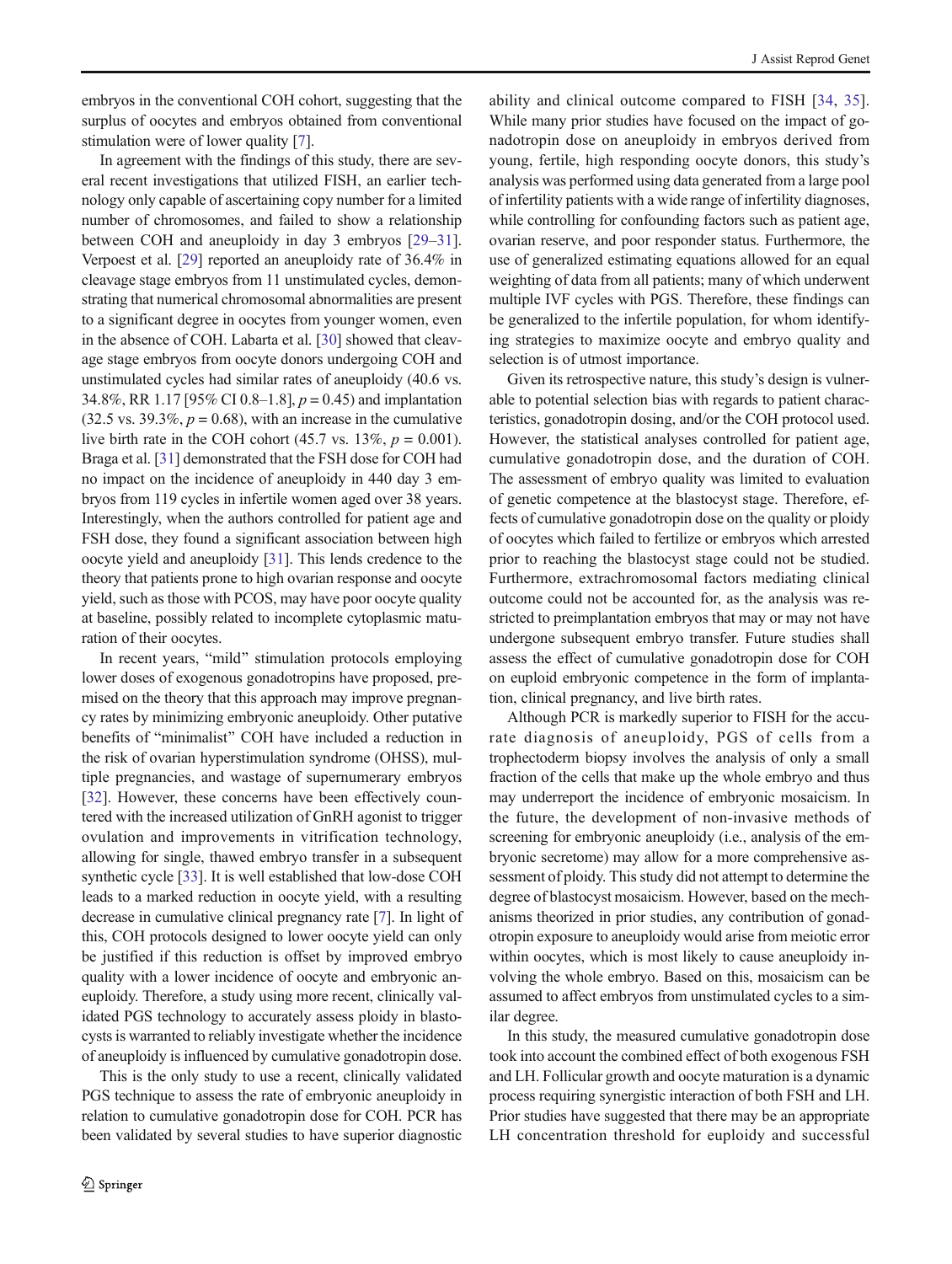<span id="page-8-0"></span>implantation, as LH has been proposed to play a role in the resumption of meiosis [\[36,](#page-9-0) [37](#page-9-0)]. While this study's analysis did not account for the relative contributions of LH and FSH to cumulative gonadotropin dose, when IVF cycles were stratified by COH protocol, there was lack of association between embryonic aneuploidy and cumulative gonadotropin dose in COH not extending past cycle day 12. A relationship between aneuploidy and cumulative gonadotropin dose was seen in only three of the five COH protocols when ovarian stimulation was required past cycle day 12. However, the fact that certain protocols were utilized to a lesser degree may limit the ability to meaningfully assess the differential relationship between cumulative gonadotropin dose and aneuploidy according to COH protocol. Future studies with a larger sample size of patients undergoing various protocols may allow for a complete comparison of the effect of using GnRH agonists or antagonists, in conjunction with exogenous gonadotropins, on embryonic ploidy and clinical outcome.

Since the advent of assisted reproduction, the goal of COH has been to optimally stimulate follicular maturation and oocyte yield to overcome the inefficiency of human reproduction, while circumventing patient-specific causes of infertility. Given the lack of association between cumulative gonadotropin dose and embryonic aneuploidy in normal responders, the rationale behind minimalist stimulation techniques that minimize oocyte yield should be questioned. Using a recent, clinically validated PGS platform, this analysis provides reassurance to both clinicians and patients that the cumulative dose of exogenous gonadotropins used for COH does not increase the odds of aneuploidy in patients who exhibit a normal response to COH. Patients that require COH for an extended duration may represent a poor prognosis cohort with an inherent predisposition towards oocyte and embryonic aneuploidy.

#### Compliance with ethical standards

#### Research approval was obtained from Western Institutional Review Board, and all subjects provided informed consent.

Conflict of interest The authors declare that they have no conflict of interest.

# References

- 1. Hassold TJ, Jacobs PA. Trisomy in man. Annu Rev Genet. 1984;18: 69–97.
- 2. Boue A, Boue J, Gropp A. Cytogenetics of pregnancy wastage. Adv Hum Genet. 1985;14:1–57.
- 3. Check JH. Mild ovarian stimulation. J Assist Reprod Genet. 2007;24(12):621–7.
- 4. Flisser E, Scott Jr RT, Copperman AB. Patient-friendly IVF: how should it be defined? Fertil Steril. 2007;88(3):547–9.
- 5. Forman EJ, et al. IVF with single euploid blastocyst transfer: a randomized controlled trial. Fertil Steril. 2013;100(1):100–7.
- 6. Chao HT, Lee SY, Lee HM, Liao TL, Wei YH, Kao SH. Repeated ovarian stimulations induce oxidative damage and mitochondrial DNA mutations in mouse ovaries. Ann N Y Acad Sci. 2005;1042:148–56.
- 7. Baart EB, Martini E, Eijkemans MJ, Van Opstal D, Beckers NGM, Verhoeff A, Macklon NS, Fauser BCJM. Milder ovarian stimulation for in vitro fertilization reduced aneuploidy in the human preimplantation embryo: a randomized controlled trial. Hum Reprod. 2007;22:980–8.
- 8. Nargund G, Waterstone J, Bland J, Philips Z, Parsons J, Campbell S. Cumulative conception and live birth rates in natural (unstimulated) IVF cycles. Hum Reprod. 2001;16:259–62.
- 9. Pelinck MJ, Vogel NE, Hoek A, Arts EG, Simons AH, Heineman MJ. Minimal stimulation IVF with late follicular phase administration of the GnRH antagonist cetrorelix and concomitant substitution with recombinant FSH: a pilot study. Hum Reprod. 2005;20:642–8.
- 10. Verpoest W, Fauser BC, Papanikolaou E, Staessen C, Van Landuyt L, Donoso P, Tournaye H, Liebaers I, Devroey P. Chromosomal aneuploidy in embryos conceived with unstimulated cycle IVF. Hum Reprod. 2008a;23:2369–71.
- 11. Mastenbroek S, Twisk M, van der Veen F, Repping S. Preimplantation genetic screening: a systematic review and metaanalysis of RCTs. Hum Reprod Update. 2011;17:454–66.
- 12. The Ganirelix Dose-Finding Study Group. A double-blind, randomized, dose-finding study to assess the efficacy of the gonadotrophin-releasing hormone antagonist ganirelix (org 37462) to prevent premature luteinizing hormone surges in women undergoing ovarian stimulation with recombinant follicle stimulating hormone (Puregon). Hum Reprod. 1998;13:3023–31.
- 13. MeldrumRol-El R, Herman A, Golan A, Nachun H, Soffer Y, Caspi E. Gonadotropins and combined gonadotropin-releasing hormone agonist—gonadotropin protocols in a randomized prospective study. Fertil Steril. 1991;55:574.
- 14. Engel JB, Ludwig M, Felderbaum R, Albano C, Devroey P, Diedrich K. Use of cetrorelix in combination with clomiphene citrate and gonadotropins: a suitable approach to "friendly IVF"? Hum Reprod. 2002;17:2022.
- 15. Shastri SM, Barbieri E, Kligman I, Schoyer KD, Davis OK, Rosenwaks Z. Stimulation of the young poor responder: comparison of the luteal estradiol/gonadotropin-releasing hormone antagonist priming protocol versus oral contraceptive microdose leuprolide. Fertil Steril. 2011;95(2):592–5.
- Scott RT, Navot D. Enhancement of ovarian responsiveness with microdoses of gonadotropin-releasing hormone agonist during ovulation induction for in vitro fertilization. Fertil Steril. 1994;61:880–5.
- 17. Højsgaard S, Halekoh U, Yan J. The R Package geepack for generalized estimating equations. J Stat Softw. 2006;15(2):1–11.
- 18. Chuang M, Zapantis A, Taylor M, Jindal SK, Neal-Perry GS, Lieman HJ, et al. Prolonged gonadotropin stimulation is associated with decreased ART success. J Assist Reprod Genet. 2010;27:711–7.
- 19. Reis Soares S, Rubio C, Rodrigo L, Simon C, Remohi J, Pellicer A. High frequency of chromosomal abnormalities in embryos obtained from oocyte donation cyces. Fertil Steril. 2003;80(3):656–7.
- 20. Munné S, Ary J, Zouves C, Escudero T, Barnes F, Cinioglu C, Ary B, Cohen J. Wide range of chromosome abnormalities in the embryos of young egg donors. Reprod BioMed Online. 2006;12:340–6.
- 21. Jackson KV, Ginsburg ES, Hornstein MD, Rein MS, Clarke RN. Multinucleation in normally fertilized embryos is associated with an accelerated ovulation induction response and lower implantation and pregnancy rates in in vitro fertilization-embryo transfer cycles. Fertil Steril. 1998;70:60–6.
- 22. Taŕın JJ, Pellicer A. Consequences of high ovarian response to gonadotropins: a cytogenetic analysis of unfertilized human oocytes. Fertil Steril. 1990;54:665–70.